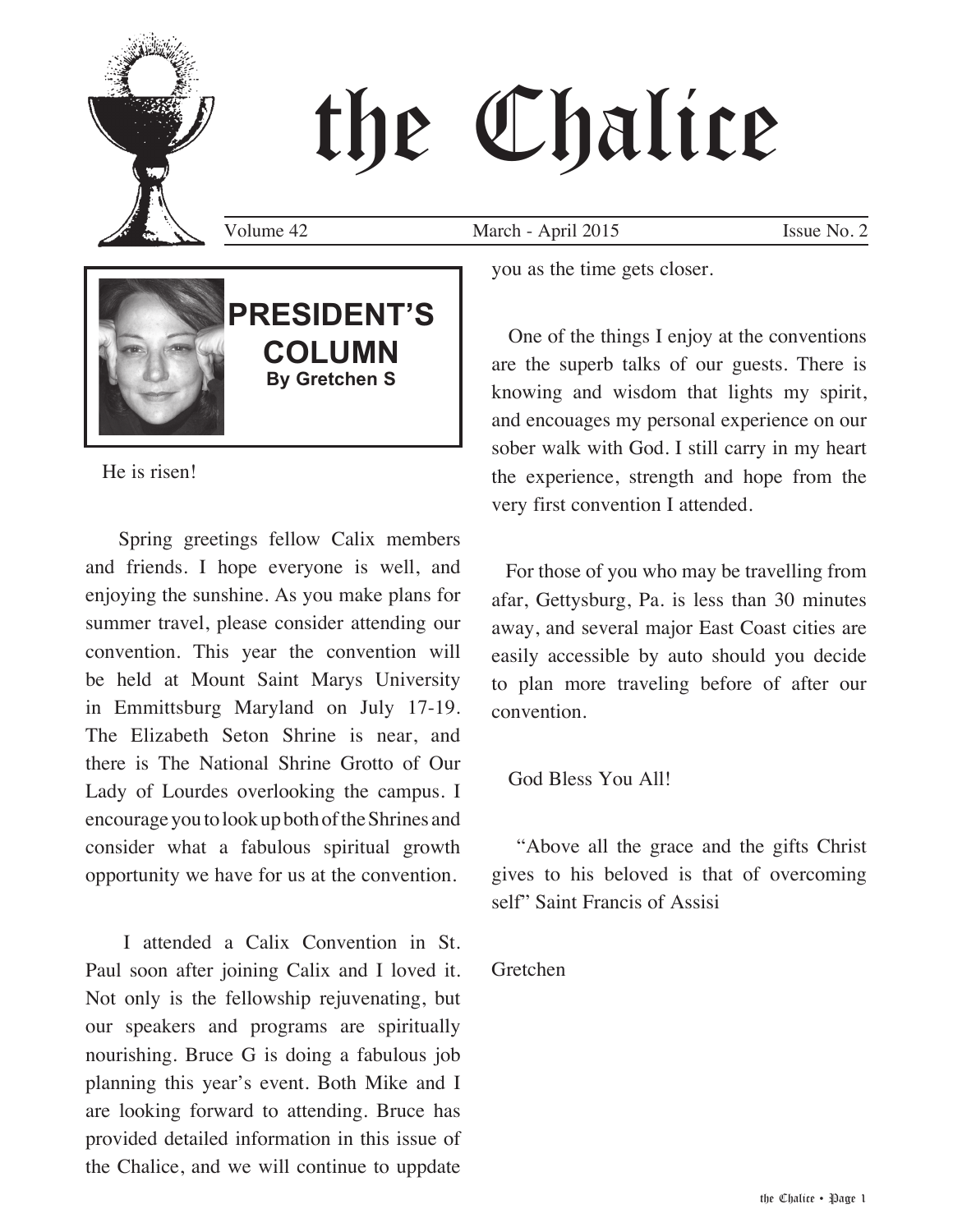## **CHAPLAIN'S CORNER**

**Fr Duesterhaus**

### **Father Michael R. Duesterhaus Appointed Calix Society Chaplain**

 The Calix Board of Directors has unanimously elected Fr. Duesterhaus as Chaplain at its March meeting.

 Father Michael R. Duesterhaus grew up in Fairfax County, Virginia, graduating from his parish grade school of Our Lady of Good Counsel in Vienna. After graduating from Bishop O'Connell High School in Arlington, he attended St. Charles Borromeo Seminary in Philadelphia where he earned Bachelor in Arts degrees in both Philosophy and English, a Masters of Divinity, and a Masters of Arts (Dogmatic Theology). Father was ordained on May 18th, 1991.

 Father Duesterhaus' parish assignments include: Holy Spirit, Annandale; St. Theresa, Ashburn; St. Michael, Annandale; St. William of York, Stafford; St. Patrick, Chancellorsville; St. Elizabeth Ann Seton, Lake Ridge; St. Matthew's, Spotsylvania; Our Lady of Angels, Woodbridge, and is currently Assistant Pastor at Corpus Christi Catholic Church in Aldie, Virginia. Corpus Christi was a mission parish until November 2014, and Mass is celebrated at a local high school.

 Commissioned a Naval Officer in the Reserves in 1988, Father has served on Active Duty as a chaplain with the Marine Corps and has been deployed overseas four times: 3d Maintenance BN, 3d FSSG (Okinawa, 1996-1998); 4th Marine Regiment, 3d Marine Division (Okinawa, 1998-1999). As a mobilized Reservist, he served with the 26th MEU (2005); 2d Marine Division HQ (Ramadi & Fallujah, Iraq, 2005-2006); and Regimental Combat Team Six (Ramadi, Iraq, 2009). Having served at MCB Quantico as a Reservist, he deployed to Camp Lemonnier Djibouti, Africa (November 2011 – August 2012). This is the only U S Military base in the continent of Africa, entrusted to the U S Navy, which he describes as hotter than Iraq, and poorer than Haiti.

 As it relates to Calix, Fr. Duesterhaus has been helping the Northern Virginia group of Calix. Of interest, Fr. Duesterhaus follows in the footsteps of Fr. Gallenbach who also served the nation as an USAF chaplain.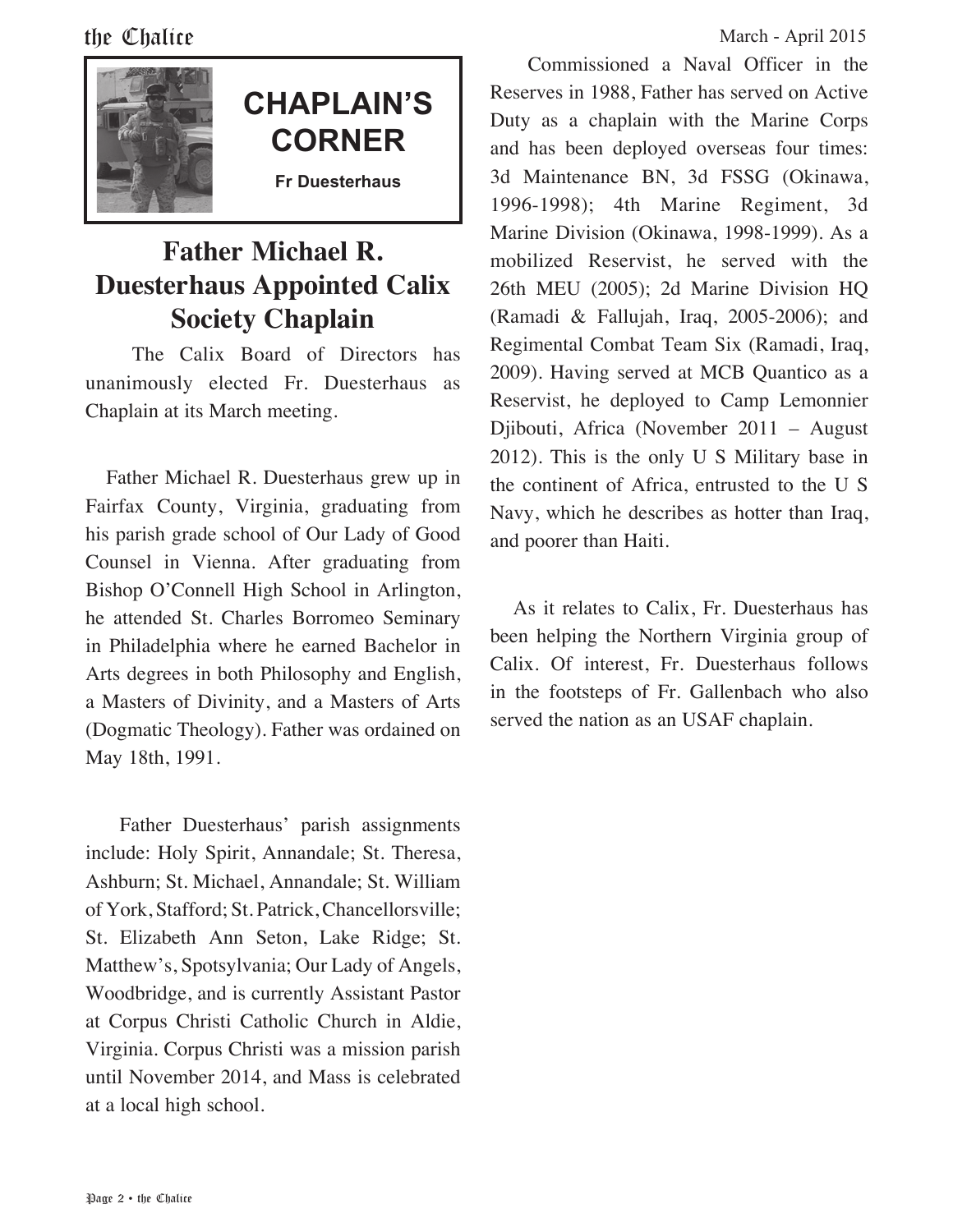#### the Chalice March - April 2015 *Fr. Tom Gallenbach Appointed Chaplain Emeritus*

 The Board of Directors of Calix International has voted to recognize Fr. Tom Gallenbach in the role of Emeritus Chaplain. Fr. Tom is also the chaplain of the Las Vegas, NV Unit. Fr. Tom has worn two hats in Calix for several years. He stepped forward to be Calix Chaplain for the Board of Directors and and Calix Society chaplain at a difficult time for the organization. Up until his volunteering to serve in this role, Calix had always had the chaplain's position filled by a priest from the Archdiocese of Minneapolis and St. Paul. When there was difficulty in finding a willing and qualified priest from the diocese, Fr. Tom said he was willing to serve in that role. The Board is extremely grateful to him for breaking new ground, and responding to our need.

 Fr. Tom recently was feted for his 30th sobriety anniversary (March 20) by the Las Vegas Unit at a breakfast in his honor. He received a beautiful, jeweled medallion from the unit. He said he was going to have it pierced, so he can wear it with a chain.

 Fr. Tom mentioned that the unit is going to have a special meeting on May 9 in Boulder City, where there is a beautiful labyrinth. The unit goes through the labyrinth and then conducts their meeting.

Jim Billigmeier **Secretary** 



 A number of years ago, I received a call from a young seminarian who felt a call to action after seeing the website for the York Calix group. He knew that this was exactly what he was looking for. He had been in recovery for a number of years and he thirsted for more. He was calling from Mount Saint Mary's which is less than an hour's drive from York, Pa.

 He made it to one of our meetings, and eventually brought a fellow seminarian with him. A few weeks later, he and his classmate, along with the co-chaplains at York concelebrated Mass for the Calix Group with Bishop Rhoades. Bishop Rhoades had been the Rector at Mount Saint Mary's before his assignment as Bishop of Harrisburg. This year's convention at Mount Saint Mary's is special to me because of the links between her and the York Calix Group. On one occasion, the York Group took a trip over to 'The Mount' and Seton Shrine. The chapel at the Seton Shrine is absolutely beautiful – it has blue marble decorating the altar. The Grotto is peaceful and the Glass Chapel is prayerful.

 The Board wishes to welcome Fr. Duesterhaus as he assumes the role of Chaplain of Calix Society and thank Fr. Gallenbach as he moves into the role of Chaplain Emeritus. The Board also wishes to express our thanks to Amy N. who has resigned from the Board but remains active in Calix in Philadelphia. Amy accomplished a great deal of work for the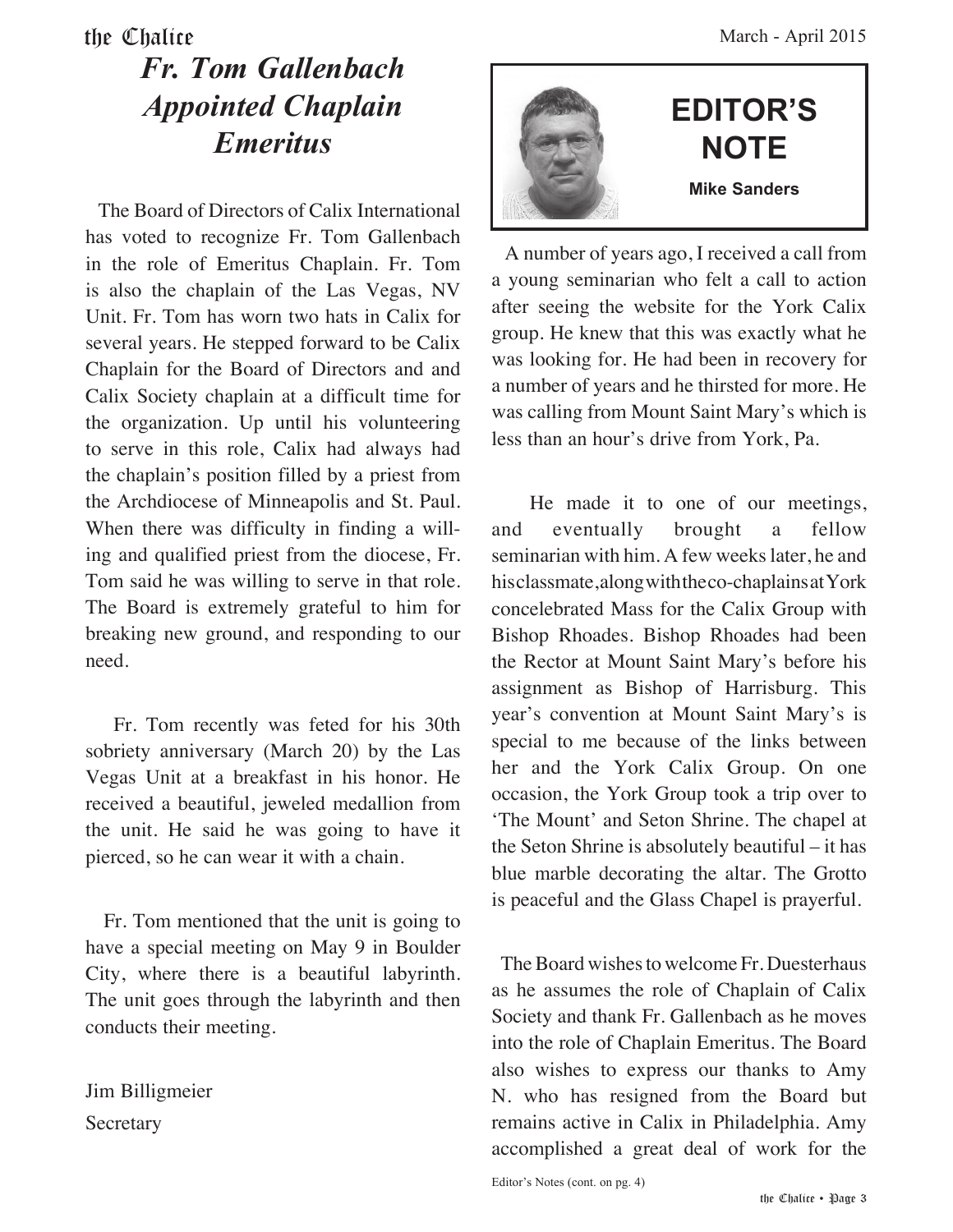Editor's Notes, (cont. from pg. 3)

Society, including being member of the team that revised our website a number of years ago.

 Work is underway to move our literature supply into Philadelphia where we expect you will not notice any difference in obtaining literature from the Society. However, the cost of moving the literature is not trivial. The need to move it relates to the loss of our servant Ed Groff and Marlene transitioning into living quarters which can't house the literature.

 There will be an election at the Convention. We have not received any nominations from the Society to fill seats on the Board. Perhaps names will come to be entered into nomination during the convention.

#### Mike Sanders

### *Calix Convention: Finding Freedom in God's Mercy*

 Before the start of each meeting, an 8-½ by 11 inch image of the Merciful Jesus with the red and pale rays emanating from our Lord's Sacred Heart is hung on a column for all to see, and the miniature statue of Matt Talbot kneeling with Our Lady and the Cross behind him is placed on the table. Participants pull out their rosary beads and prepare to pray the Chaplet of Divine Mercy for all those in need of recovery, particularly those individuals who find their way to Loudoun Club 12, our Northern Virginia (NoVA) Calix home. While praying each decade, we mediate on a Sorrowful Mystery. As Jesus told St. Faustina:

#### **"I desire that you know more profoundly the love that burns in My Heart for souls, and you will understand this when you mediate upon My Passion."** *[Diary, 186]*

 By meditating on the Lord's Passion via the Sorrowful Mysteries, we come to know the burning love Jesus has for us. And as our understanding of God's love for us as individuals deepens, we are able to grow in love both within our Calix unit and with other persons in our lives.

 Opening a Calix meeting with the Chaplet of Divine Mercy did not originate with our NoVA unit. We adopted the practice from the Ellicott City unit, where Father John Rapisarda introduced the devotion. As the Ellicott City and NoVA units are co-hosting the upcoming 2015 Calix Convention on July 17 – 19th, it is only natural that mercy be at its focal point. And to properly highlight Divine Mercy, Dr. Bryan Thatcher, founder of the Eucharist Apostles of Divine Mercy (EADM), will be the keynote speaker. EADM is a lay apostolate affiliated with the Marians of the Immaculate Conception (MIC), promoters of Divine Mercy since 1941, whose USA headquarters is based in Stockbridge, MA. Dr. Thatcher is a physician who has experienced God's Mercy in his own life. He is also knowledgeable of the 12-Steps, and his talk will address how to live our faith and Divine Mercy in our lives.

 The convention's focus on mercy becomes more relevant as Pope Francis recently announced a "Holy Year of Mercy," at a Lenten service marking the second anniversary of his papacy. This special Holy Year will be celebrated from Dec. 8, 2015, until Nov. 20, 2016. So Calix members will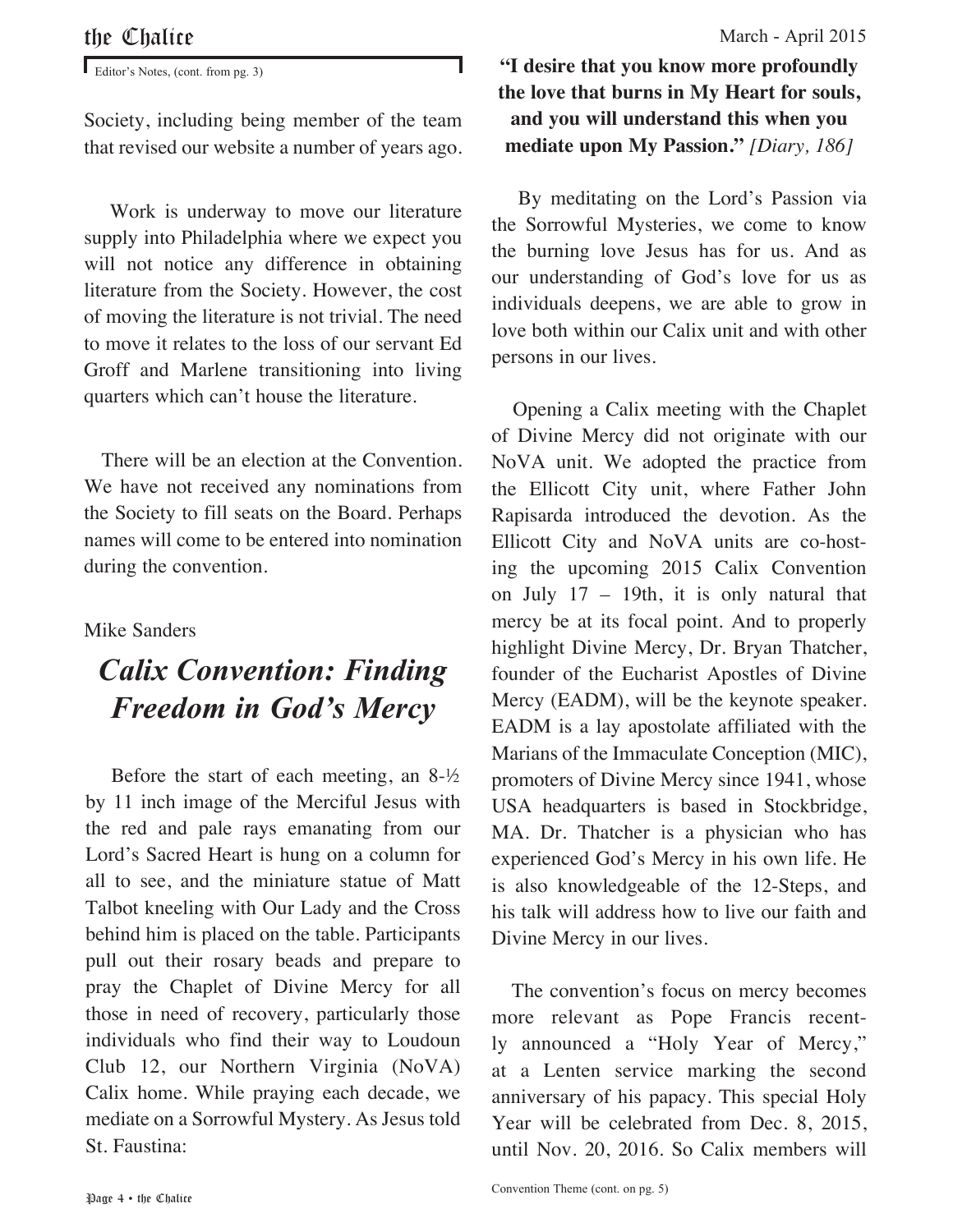Convention Theme, (cont. from pg. 4)

be able to "warm up" to the Divine Mercy message before the graces available during the upcoming Holy Year begin to flow.

 We hope you will be part of this wonderful event at Mount Saint Mary's University in Emmitsburg, MD July 17 – 19, 2015.

#### **Pope Francis: homily with announcement of Year of Mercy - March 13, 2015**

 (Vatican Radio) Pope Francis presided over a penance service in St. Peter's Basilica on Friday afternoon, during which he announced an extraordinary Jubilee dedicated to Divine Mercy. Below, please find Vatican Radio's English translation of the Holy Father's homily, in which he made the announcement.

\*\*\*\*\*\*\*\*\*\*\*\*\*\*\*\*\*\*\*\*\*\*\*\*\*\*\*\*\*\*\*\*\*\*\*\*\*

 This year as last, as we head into of the Fourth Sunday of Lent, we are gathered to celebrate the penitential liturgy. We are united with so many Christians, who, in every part of the world, have accepted the invitation to live this moment as a sign of the goodness of the Lord. The Sacrament of Reconciliation, in fact, allows us with confidence to draw near to the Father, in order to be certain of His pardon. He really is "rich in mercy" and extends His mercy with abundance over those who turn to Him with a sincere heart.

 To be here in order to experience His love, however, is first of all the fruit of His grace. As the Apostle Paul reminds us, God never ceases to show the richness of His mercy throughout the ages. The transformation of the heart that leads us to confess our sins is "God's gift", it is "His work" (cf. Eph 2:8-10). To be touched

with tenderness by His hand and shaped by His grace allows us, therefore, to approach the priest without fear for our sins, but with the certainty of being welcomed by him in the name of God, and understood notwithstanding our miseries. Coming out of the confessional, we will feel God's strength, which restores life and returns the enthusiasm of faith.

 The Gospel we have heard (cf. Lk 7:36- 50) opens for us a path of hope and comfort. It is good that we should feel that same compassionate gaze of Jesus upon us, as when he perceived the sinful woman in the house of the Pharisee. In this passage two words return before us with great insistence: *love and judgment.*

 There is the love of the sinful woman, who humbles herself before the Lord; but first there is the merciful love of Jesus for her, which pushes her to approach. Her cry of repentance and joy washes the feet of the Master, and her hair dries them with gratitude; her kisses are pure expression of her affection; and the fragrant ointment poured out with abundance attests how precious He is to her eyes. This woman's every gesture speaks of love and expresses her desire to have an unshakeable certainty in her life: that of being forgiven. And Jesus gives this assurance: welcoming her, He demonstrates God's love for her, just for her! Love and forgiveness are simultaneous: God forgives her much, everything, because "she loved much" (Luke 7:47); and she adores Jesus because she feels that in Him there is mercy and not condemnation. Thanks to Jesus, God casts her many sins away behind Him, He remembers them no more (cf. Is 43:25). For her, a new season now begins; she is reborn in love, to a new life.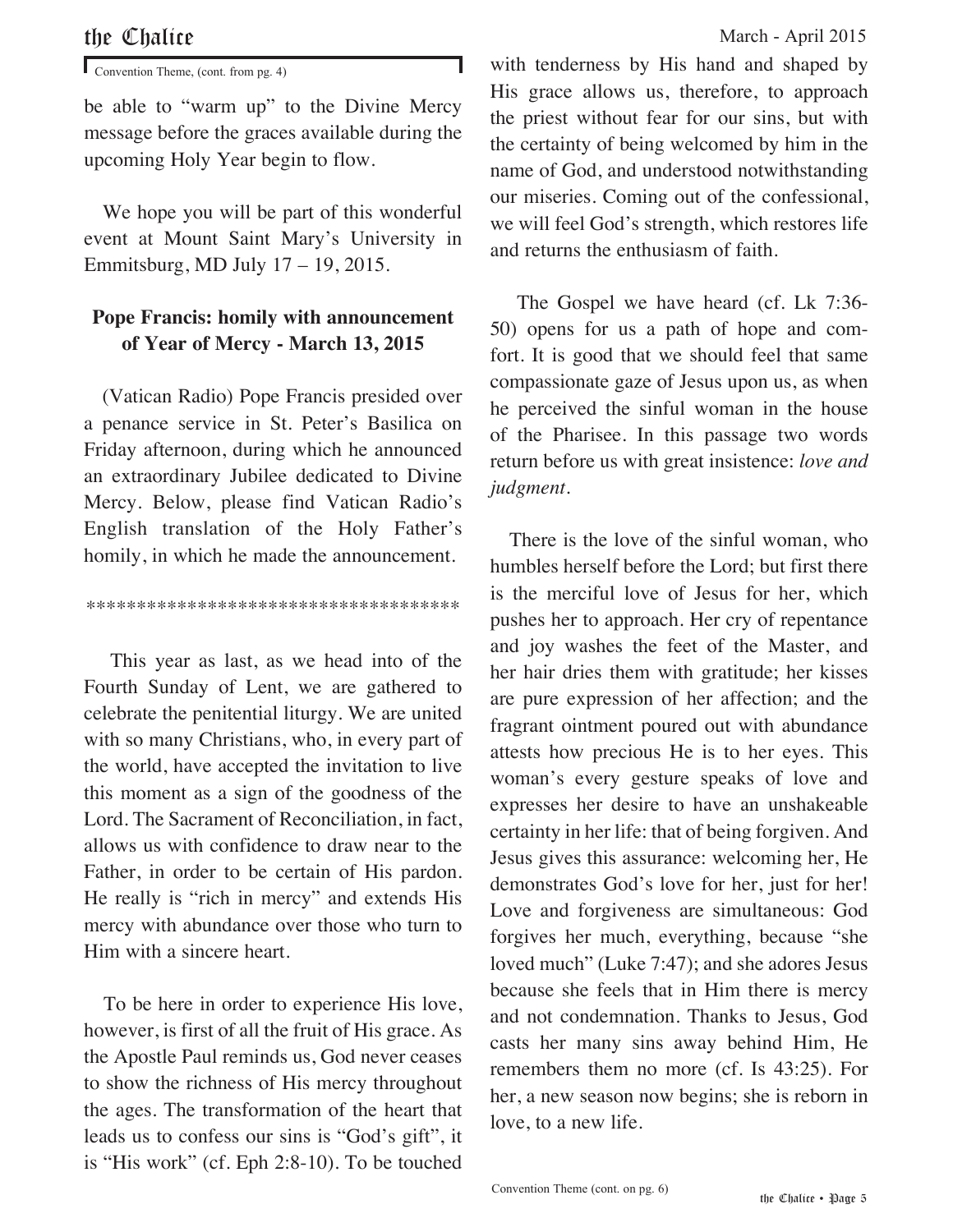Convention Theme, (cont. from pg. 5)

 This woman has really met the Lord. In silence, she opened her heart to Him; in pain, she showed repentance for her sins; with her tears, she appealed to the goodness of God for forgiveness. For her, there will be no judgment except that which comes from God, and this is the judgment of mercy. The protagonist of this meeting is certainly the love that goes beyond justice.

 Simon the Pharisee, on the contrary, *cannot find the path of love*. He stands firm upon the threshold of formality. He is not capable of taking the next step to go meet Jesus, who brings him salvation. Simon limited himself to inviting Jesus to dinner, but did not really welcome Him. In his thoughts, he invokes only justice, and in so doing, he errs. *His judgment on the woman distances him from the truth* and does not allow him even to understand who his guest is. He stopped at the surface; he was not able to look to the heart. Before Jesus' parable and the question of which a servant would love his master most, the Pharisee answered correctly, "The one, to whom the master forgave most." And Jesus does not fail to make him observe: "Thou hast judged rightly. (Lk 7:43)" Only when the judgment of Simon is turned toward love: then is he in the right.

 The call of Jesus pushes each of us never to stop at the surface of things, especially when we are dealing with a person. We are called to look beyond, to focus on the heart to see how much generosity everyone is capable. No one can be excluded from the mercy of God; everyone knows the way to access it and the Church is *the house that welcomes all and refuses no one*. Its doors remain wide open, so that those who are touched by grace can find the certainty of forgiveness. The greater

the sin, so much the greater must be the love that the Church expresses toward those who convert.

 Dear brothers and sisters, I have often thought about how the Church might make clear its mission of being a witness to mercy. It is journey that begins with a spiritual conversion. For this reason, I have decided to call an *extraordinary Jubilee* that is to have the mercy of God at its center. It shall be a Holy Year of Mercy. We want to live this Year in the light of the Lord's words: "Be merciful, just as your Father is merciful. (cf. Lk 6:36)"

 This Holy Year will begin on this coming Solemnity of the Immaculate Conception and will end on November 20, 2016, the Sunday dedicated to Our Lord Jesus Christ, King of the Universe – and living face of the Father's mercy. I entrust the organization of this Jubilee to the Pontifical Council for Promotion of the New Evangelization, that [the dicastery] might animate it as a new stage in the journey of the Church on its mission to bring to every person the Gospel of mercy.

 I am convinced that the whole Church will find in this Jubilee the joy needed to rediscover and make fruitful the mercy of God, with which all of us are called to give consolation to every man and woman of our time. From this moment, we entrust this Holy Year to the Mother of Mercy, that she might turn her gaze upon us and watch over our journey.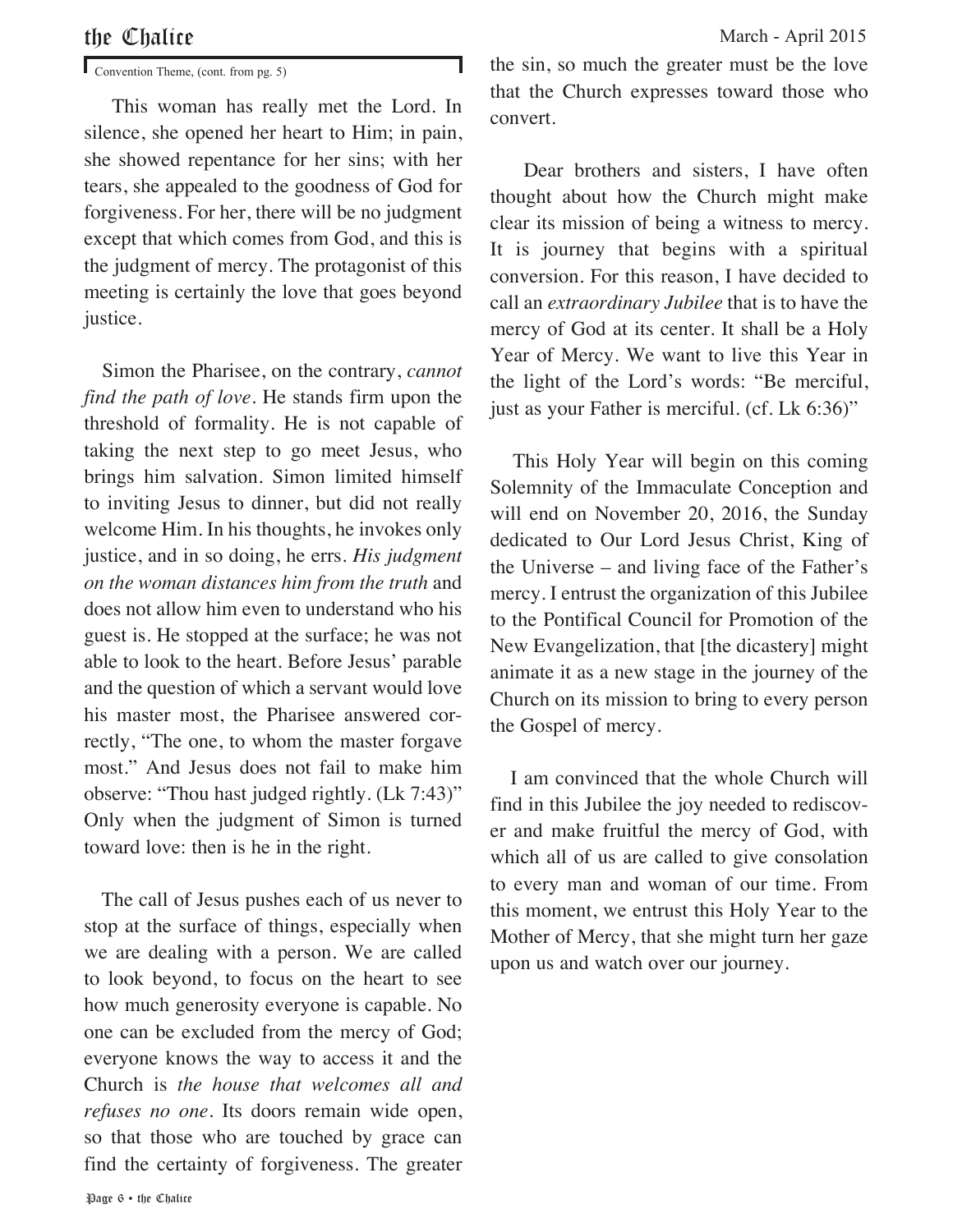the Chalice March - April 2015 *2015 National Convention of the Calix Society Mount Saint Mary's University* "Finding Freedom in God's Mercy"

#### AGENDA

**Friday, July 17, 2015 (15th Week of Ordinary Time)**

12:00 Noon - Registration

5:00p Mass – Celebrant: Father John Rapisarda, Ellicott City

6:00p Dinner

7:15p Welcome – Gretchen S., Calix President

7:30p Stations of the Cross at the Grotto

9:00p AA & Al-Anon Meeting – Speakers (Sally B. & Bruce G.)

#### **Saturday' July 18, 2015 (Feast Day of Camillus de Lellis, M.I.)**

St. Camillus de Lellis is the patron saint of the sick, hospitals, nurses and physicians and founder, in 1582, of the Camillians or Clerics Regular, Ministers to the Sick (Latin: *Clerci Regulari Ministeri Infirmaribus, or "M.I."*). A large red cross was chosen by the founder as the distinguishing badge for the members of the Order to wear upon their black cassocks, **which was later adopted as the international symbol of medical care.** The founder taught his volunteers that the "hospital was a house of God, a garden where the voices of the sick were music from heaven".

7:00 -9:00a Registration

8:00a Breakfast

9:15a Welcome

- 9:30a Speaker #1 Overview of the UNBOUND Model of Deliverance
- 10:30a Speaker #2 The Five Keys of the UNBOUND Model
- 11:45a Mass The day's readings include Psalm 136:

Give thanks to the LORD, for he is good, for his mercy endures forever; Who remembered us in our abjection, for his mercy endures forever; And freed us from our foes, for his mercy endures forever. R. His mercy endures forever.

- 12:30p Lunch
- 1:15p Business Meeting including election of national officers
- 2:30p Speaker #3 UNBOUND Ministry and Calix
- 3:30p Reconciliation / Free Time (Seton Shrine open until 4:30pm)

6:00p Dinner

7:15p Living Rosary

8:00p Keynote Speaker – Dr. Bryan Thatcher, Founding Director of EADM

9:15p Calix Meeting

#### **Sunday, July 19, 2015 (16th Sunday in Ordinary Time)**

7:00 - 9:30a Adoration

8:00a Breakfast

10:00a Mass – Glass Chapel at the National Shrine of the Grotto of Lourdes

11:15a Sharing Calix – call to action

12:00p Benediction & Departure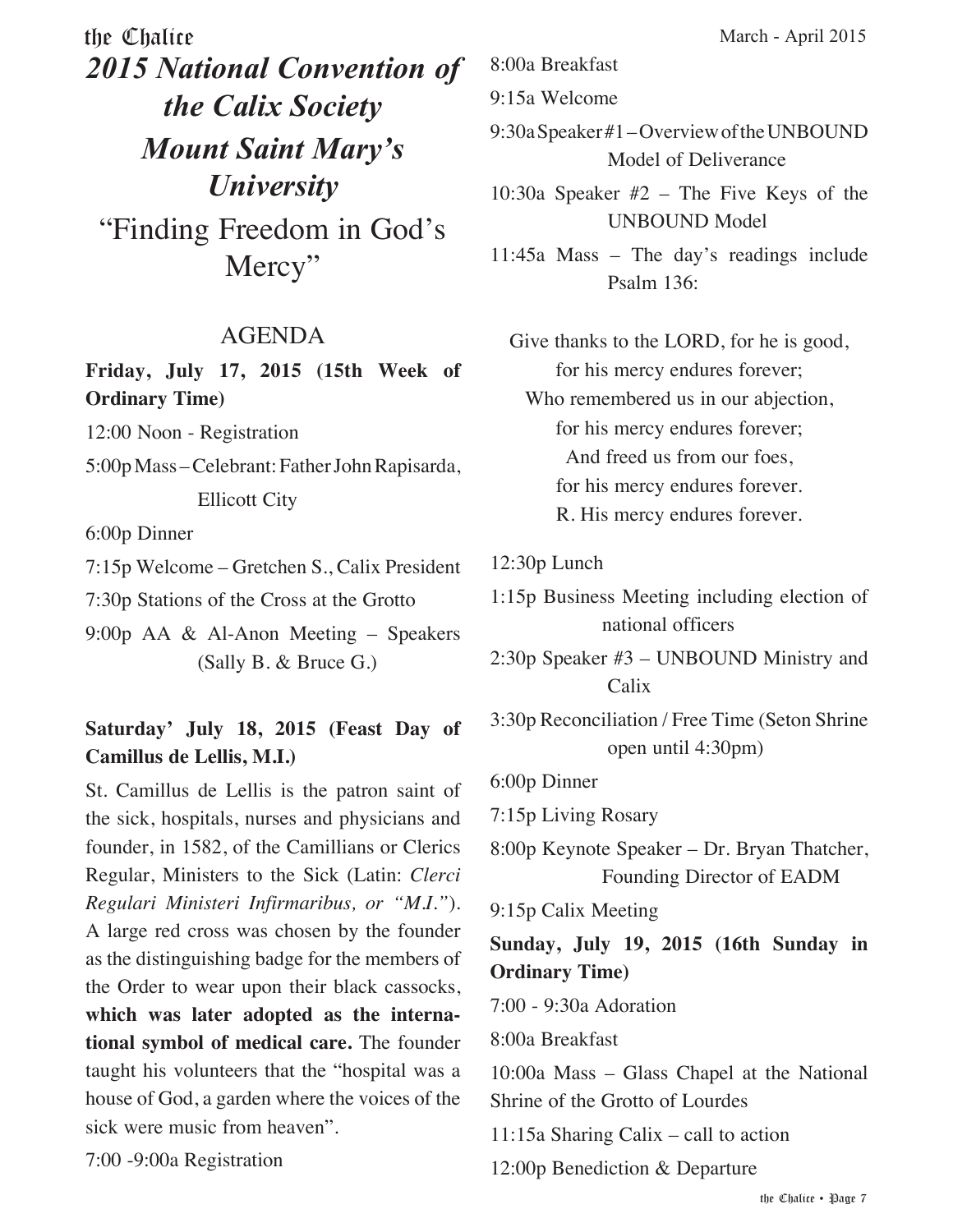#### the Chalice March - April 2015 *Convention Registration*

The itinerary will include great speakers including:

• The Diocese of Baltimore UNBOUND ministry team;

• Dr. Bryan Thatcher, Founding Director of the Eucharistic Apostles of Divine Mercy (EADM);

• Spiritual exercises including daily Mass, stations of the cross, and a visit to the Seton Shrine;

• A concluding Mass at St. Mary's Chapel on the Hill, also known as the Glass Chapel, which is the main chapel at the National Shrine Grotto of Our Lady of Lourdes.

The Convention will start with Mass at 5 PM on Friday and conclude at Noon on Sunday. The full itinerary is also on the Calix website.

#### **Registration Fee is \$200 for the Full 3-day Event**

(Includes: Friday dinner, 3 meals on Saturday, 2 meals on Sunday)

#### **Saturday-only Registration is available:**

Saturday Only - w/Dinner (Member) \$95.00

Saturday Only - w/ Dinner (Non-member) \$120.00

Saturday Only - w/o Dinner (Member) \$55.00

Saturday Only - w/o Dinner (Non-member) \$80.00

There are two ways to register this year:

1. Fill out the attached form and send it, along with a check or money order made payable to "The Calix Society" to The Calix Society, P.O. Box 9085, St. Paul, MN 55109

2. Or, download the form at www.calixsociety.org under the "resources" tab. Fill out the form and email it as an attachment to Calix\_Convention@yahoo.com. Then go to the "store" tab and use PayPal to send your payment.

Contact Bruce G with questions (703) 901- 8069

#### **Registration Information for Calix Convention**

**Mount Saint Mary's**

#### **July 17-19**

| State: $\frac{Zip - \cdots}{i}$ $\frac{Zip - \cdots}{i}$ |  |  |
|----------------------------------------------------------|--|--|
|                                                          |  |  |
|                                                          |  |  |

Accommodations: I will be rooming with

(Note: if two people are included on the registration you will be roomed together unless you notify us here. If one person is registering we will room you with someone if not specified here)

 $\overline{\phantom{a}}$  , and the set of the set of the set of the set of the set of the set of the set of the set of the set of the set of the set of the set of the set of the set of the set of the set of the set of the set of the s

| I will attend the Full Convention       |  | Y N |
|-----------------------------------------|--|-----|
| I will only attend the Saturday session |  | Y N |
| I will attend the Saturday Dinner       |  | Y N |
| I require a handicap room               |  | Y N |
| I have special dietary requirements     |  | Y N |
| If Y, please explain below              |  |     |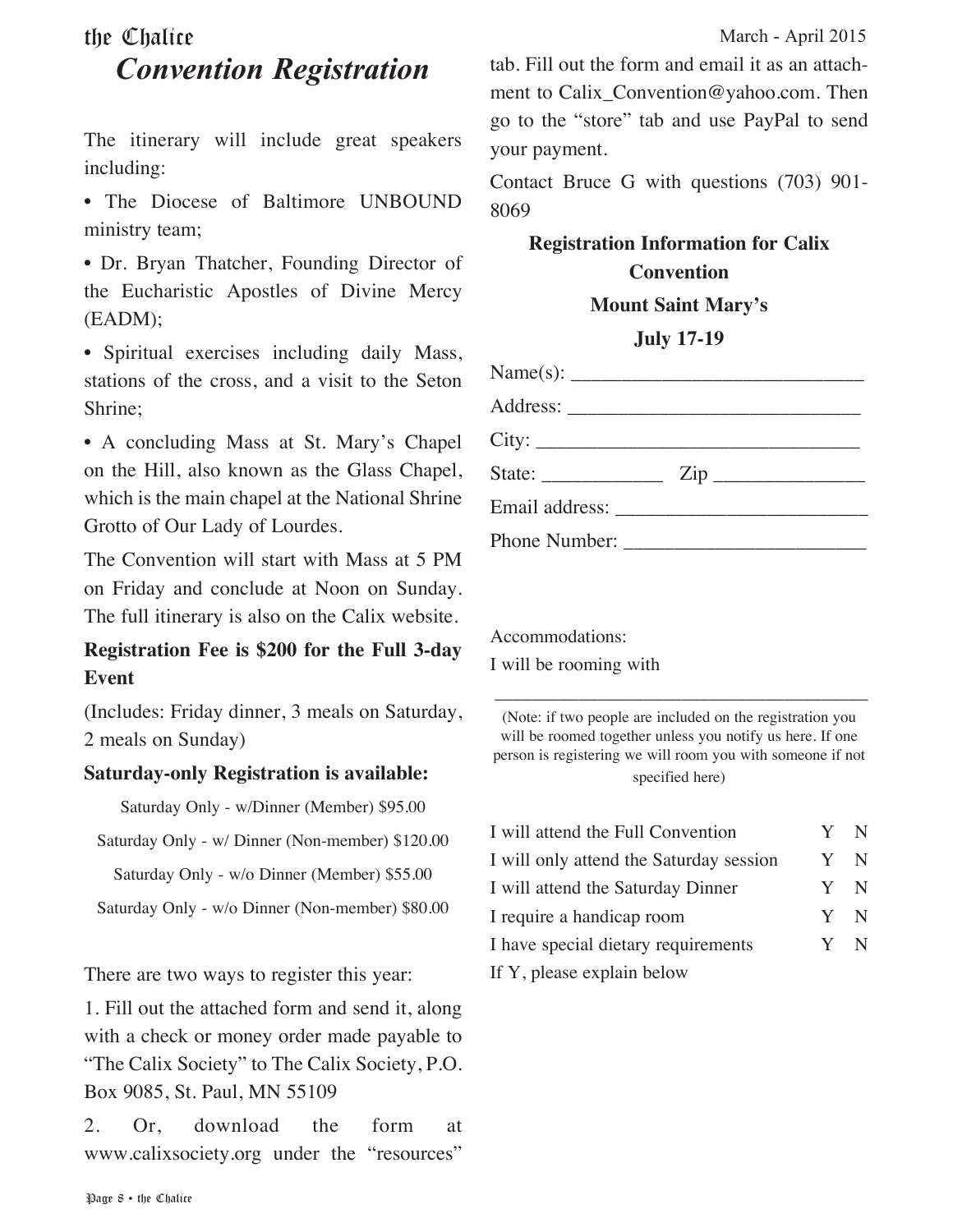#### the Chalice March - April 2015 *ANOTHER CALIX LEADER PASSES*

 Calix received a call recently from the cousin of Bob Johnson's wife informing us that Bob passed away in December. As many of you know, Bob was 93, had over 40 years of sobriety and served Calix as a long-time Board Director and International President. He was among the group that went to Rome in 1976.

 Al Pape and I saw Bob for lunch in November, and I called and left a message in December before I left town. Bob's relative did not know about his death before the funeral, and he didn't have any details. He called to send in a donation.

Another Calix hero passes to the next life.

Jim B. Secretary

# *Pilgrimage to Dublin*

 The organizers hoping to lead a pilgrimage to Dublin have realized that they didn't provide sufficient time for Calix members to plan for a trip of this nature. Therefore, they are opting to postpone this trip until 2016.

 More information will be forthcoming in the weeks and months ahead. Start saving your money for what appears to be a fabulous opportunity to learn more about Matt Talbot!!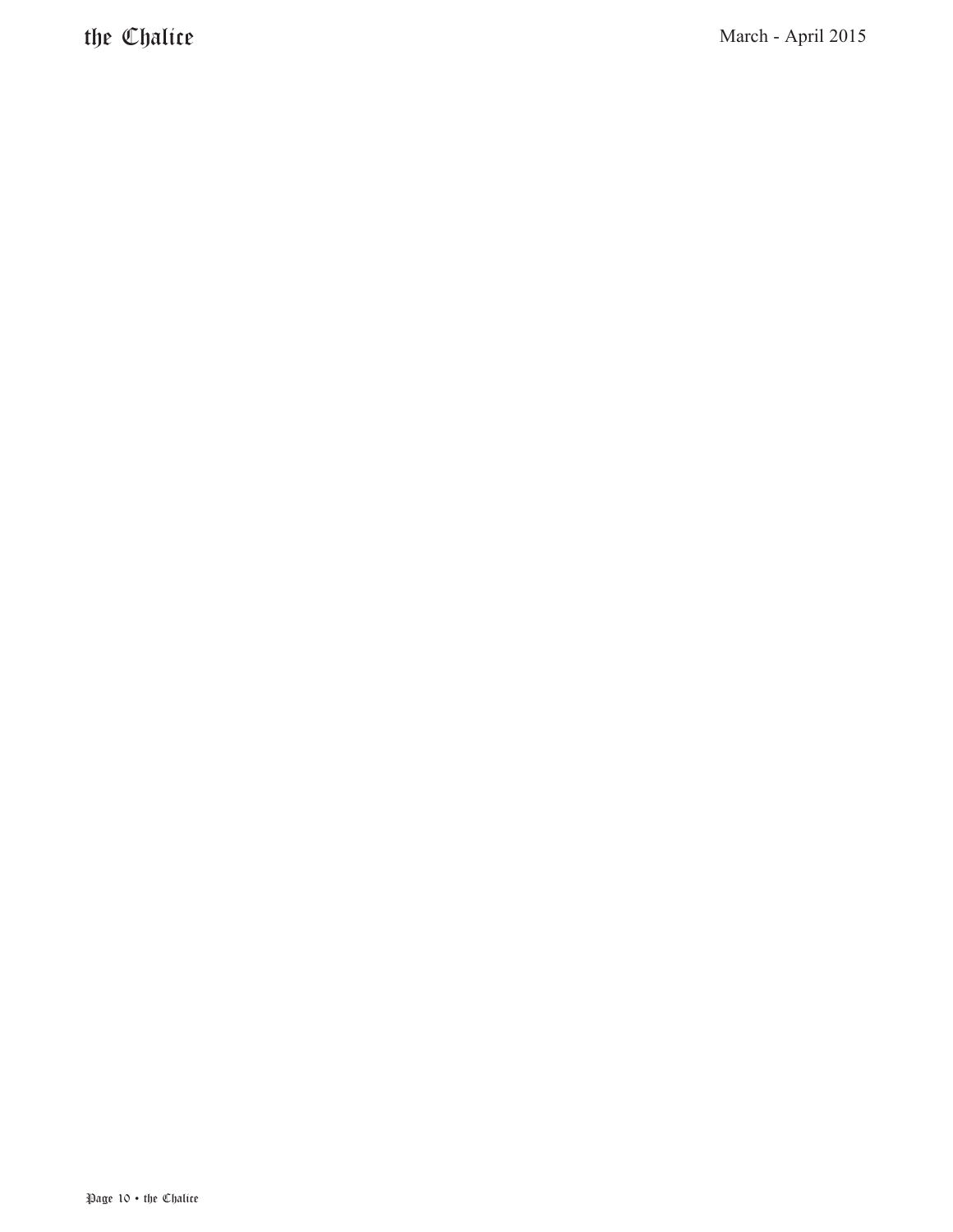#### **CALIX LITERATURE**

| <b>No Turning Back</b><br>by Fr. Donald Calloway, MIC \$17.00 Ppd.                                                                 |              |  |  |  |
|------------------------------------------------------------------------------------------------------------------------------------|--------------|--|--|--|
| <b>Calix and the Twelve Steps</b><br>by Fr. Arnold Luger, 63 pages                                                                 | \$9.00 Ppd.  |  |  |  |
| The Light of Faith                                                                                                                 |              |  |  |  |
| by Fr. Francis Canavan, SJ                                                                                                         | \$9.00 Ppd.  |  |  |  |
| By the Grace of God<br>by Fr. Francis Canavan, SJ                                                                                  | \$11.00 Ppd. |  |  |  |
| <b>Parables and Ponderings</b><br>by A. Fenker, SPCC, D.Min                                                                        | \$9.00 Ppd.  |  |  |  |
| Recovery Meditation on the Stations of the<br>Cross (Back in Print!)                                                               |              |  |  |  |
| by Msgr. Harrington                                                                                                                | \$5.00 Ppd.  |  |  |  |
| <b>Sister Ignatia Angel of Alcoholics</b><br><b>Anonymous</b>                                                                      |              |  |  |  |
| by Mary Darrah                                                                                                                     | \$17.00 Ppd. |  |  |  |
| A 12 Step Approach to the Spiritual<br><b>Exercises of St. Ignatius</b><br>52 meditations, $\&$ their relation to the 12<br>Steps. |              |  |  |  |
| by James Harbaugh, SJ                                                                                                              | \$18.00 Ppd. |  |  |  |
| One Day at a Time in Al-Anon \$18.00 Ppd.                                                                                          |              |  |  |  |
| <b>Heaven's Homecoming</b><br>by Fr. Douglas Mckay<br>(Grays Ferry Chaplain)                                                       | \$12.00 Ppd. |  |  |  |
| 12 Step Review (set)<br>By Fr. Emmerich Vogt                                                                                       | \$15.00 Ppd. |  |  |  |
| Let the Oppressed Go Free<br>by Cardinal Justin Rigali                                                                             | \$6.00 Ppd.  |  |  |  |
| The 12 Steps and Catholic Spirituality<br>by Fr. Leo Dolan                                                                         | \$1.00 ea.   |  |  |  |
| Matt Talbot Prayer Card - B & W                                                                                                    | .20 ea.      |  |  |  |
| Matt Talbot Medal                                                                                                                  | .70 ea.      |  |  |  |
| <b>Intro to Calix Packet</b><br>\$1.50 ea.                                                                                         |              |  |  |  |
| Calix Induction Ceremony                                                                                                           | .30 ea.      |  |  |  |
| Calix Pin (for members only)                                                                                                       | \$5.00 ea.   |  |  |  |